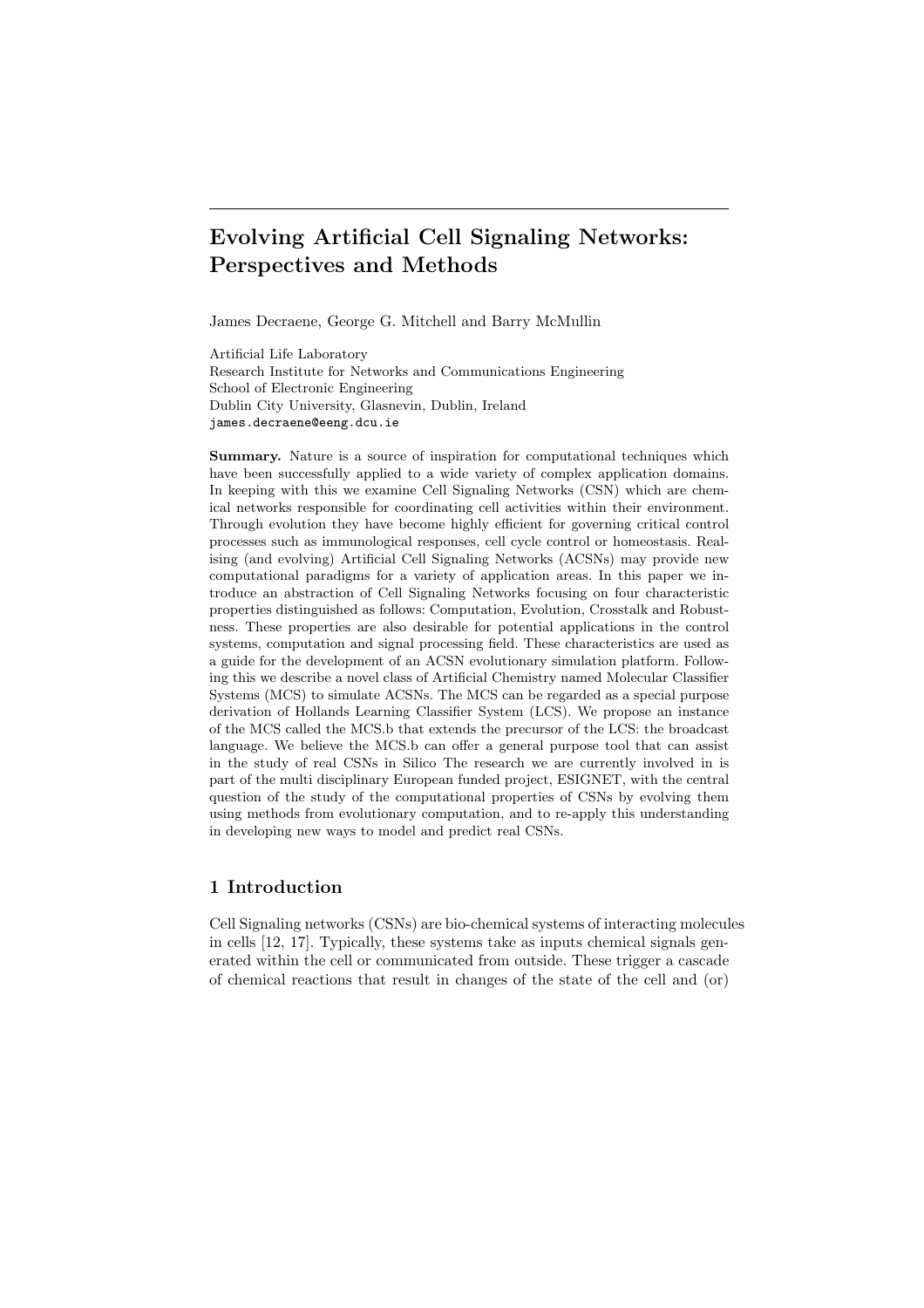generate some (chemical) output, such as prokaryotic chemotaxis, coordination of cellular division, or even to order the death of a cell (in the context of multi-cellular organisms).

As signal processing systems, CSNs can be regarded as special purpose computers [4]. In contrast to conventional silicon-based computers, the computation in CSNs is not realized by electronic circuits, but by chemically reacting molecules in the cell. The most important molecular components of CSNs are proteins and nucleic acids (DNA, RNA). There is an almost infinite variety of potential molecular species, each of which would have distinct chemical functionality and could engage in interactions with other molecules with varying degrees of specificity.

We distinguish CSNs as being networks made up of more than one distinct cell signaling pathway, which interact with each other.

An example of a simple chemotaxis signaling pathway is shown in Figure 1.A. Chemotaxis is a phenomenon where simple organisms such as bacteria move toward higher concentrations of specific chemicals in their surroundings. In this diagram, we distinguish six intracellular proteins (denoted as A, B, R, W, Y and Z) and the membrane receptors which can bind to the corresponding stimulatory element. The input level is determined by the concentration of bound molecules. This affects the output represented by the tumbling frequency which governs the bacteria direction. Figure 1.B shows, in schematic form, a simple Cell Signaling Network made up of two such interacting signal pathways.

We distinguish this work from previous work on real CSNs [12, 17] by focusing purely on Artificial Cell Signaling Networks (ACSNs). Through the use of evolutionary computing techniques we allow ACSNs to spontaneously emerge and adapt to the environment. Potentially of interest for the Biologist may be the insight that ACSNs gives as to how real CSNs evolved and how they operate. This synthetic biology approach allows us to incorporate the present knowledge of real CSNs into ACSNs. This biological understanding provided guiding points that directed the design of the MCS, these points also guide the evolution of ACSNs in silico. This may, for example, facilitate the prediction of missing signaling pathway information in real CSNs [15].

Given our motivation to maintain the biological plausibility of ACSNs, we are interested in investigating the use of ACSNs to implement computation, signal processing and (or) control functionality. This is motivated by preliminary studies which demonstrated that real CSNs could be considered for computational and engineering purposes:

- In [20], Lauffenburger presents his approach to cell signaling pathways which could be thought of and modelled as control modules in living systems.
- Yi et al. [26] demonstrated that CSNs may have some of the essential properties of an integral feedback control. This is a basic engineering strategy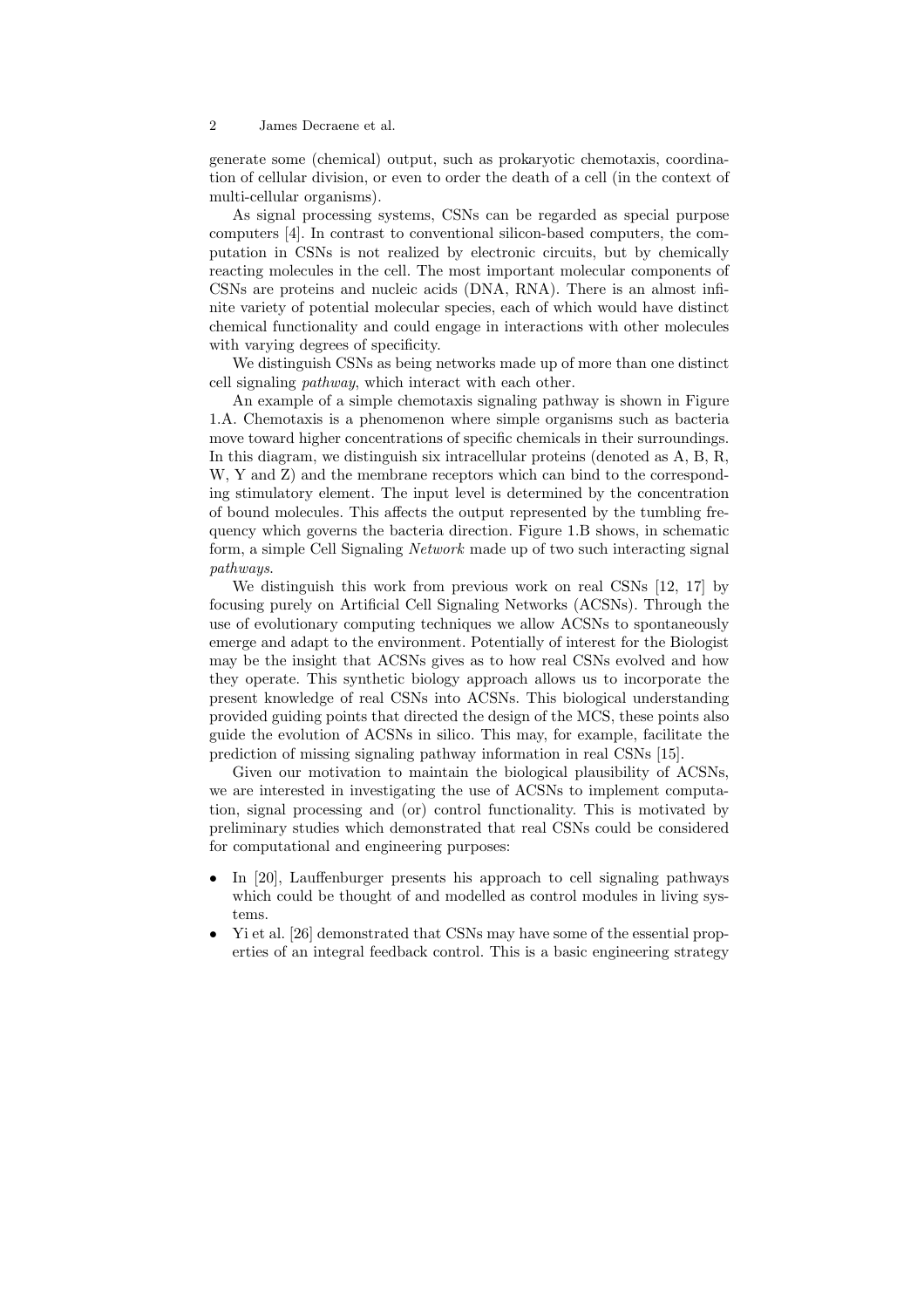

Fig. 1. A: Schematic representation of bacterial chemotaxis signaling pathway, adapted from [1]. The output is designated by the tumbling frequency which is determined from the input, the concentration level of ligand bound to the membrane receptors. This signal transduction is carried out by the reaction cascade depicted by the proteins A, B, R, W, X and Z. Details on chemical reactions can be found in [23]. B: A CSN composed from two distinct cell signaling pathways with unique input and output, an interaction between pathways occurs as molecule y interacts with  $x_n$ , this modulates the output of pathway X.

to ensure that a system outputs desired values independent of internal and external perturbations.

• Deckard and Saura [6] used and evolved artificial biochemical networks capable of certain simple forms of mathematical computation such as a square root function.

One way to design ACNs to carry out such complex operations is to use artificial evolutionary techniques. A significant insight related to the evolution of signaling networks in silico, was suggested by Holland [15]. Holland proposed examining a simple agent-based model where the agents' behavior and adaptation was determined by the use of Learning Classifier System [13, 5]. Based on this machine learning approach Holland suggested that signaling networks could be modeled with LCS in a top-down fashion. We show how this work does not lend itself as a method for addressing our project.

We propose a variation of the LCS called the Molecular Classifier System which allows the emergence and evolution of signaling networks. This approach may be considered as viewing the evolution and design of signaling networks from a bottom-up manner complementing Holland's approach.

In section 2 we examine the nature of ACSNs by examining the critical issues that these raise. In section 3 we first present and discuss Holland's ap-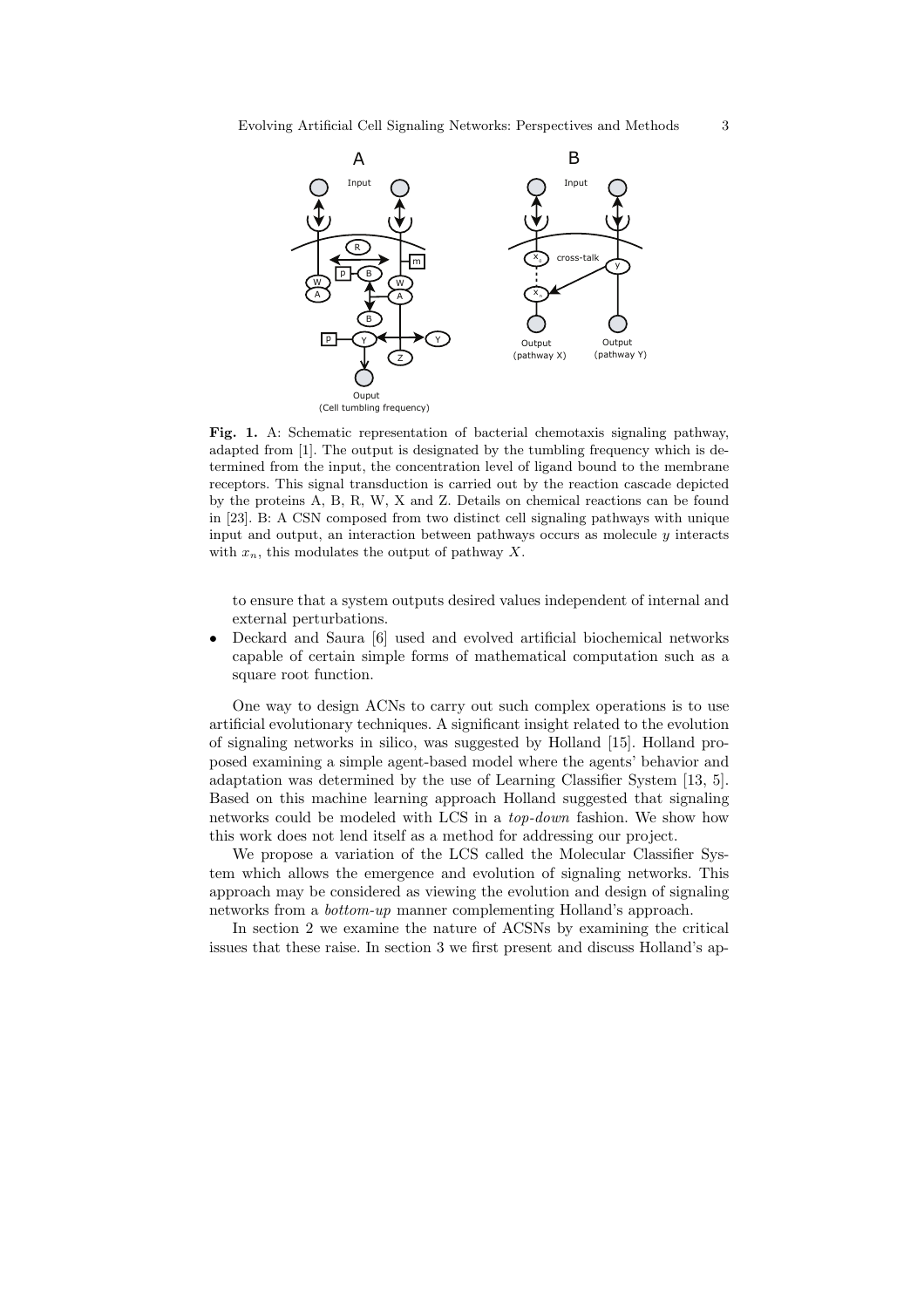proach and following this we propose the structure of our ACSN evolutionary simulation platform, the Molecular Classifier System.

# 2 Artificial Cell Signaling Networks

As an abstraction of real CSNs, ACSNs are differentiated and simplified by some key properties. The selection of these particular characteristics is motivated by the will to employ Artificial Cell Signaling Networks for computational and control engineering purposes. Four issues are distinguished and presented: Computation, Evolution, Crosstalk and Robustness.

## 2.1 Computation

In the simplest cases, CSNs can be approximately modelled by systems of continuous differential equations, where the state variables are the concentrations of the distinct species of interacting molecules. As a "computational" device, this is most naturally compared to a traditional analog computer. Analog computers are precisely designed to model the operation of a target dynamical system, by creating an "analogous" system which shares (approximately) the same dynamics. Electronic analog computers (based on the "operational amplifier" as the core computational device) have long been displaced by digital computers, programmed to numerically solve the relevant dynamical equations, due to their much greater ease of programming and stability.

Nonetheless, there may be applications where a molecular level analog computer, in the form of a CSN, may have distinct advantages. Specifically, CSNs may offer capabilities of high speed and small size that cannot be realised with solid state electronic technology. More critically, where it is required to interface computation with chemical interaction, a CSN may bypass difficult stages of signal transduction that would otherwise be required. This could have direct application in so-called "smart drugs" and other bio-medical interventions.

While CSNs are typically treated in this "aggregate" manner, where the signal or information is carried by molecular concentration, one can also consider the finer grained behaviours of individual molecules are computational in nature. Thus a single enzyme molecule can be regarded as carrying out pattern matching to identify and bind target substrates, and then executing a discrete computational operation in transforming these into the product molecule(s). This has clear parallels with a wide variety of so-called "rewriting systems" in computational theory.

However, it also clearly differs in important ways, such as:

• Operation is stochastic rather than deterministic.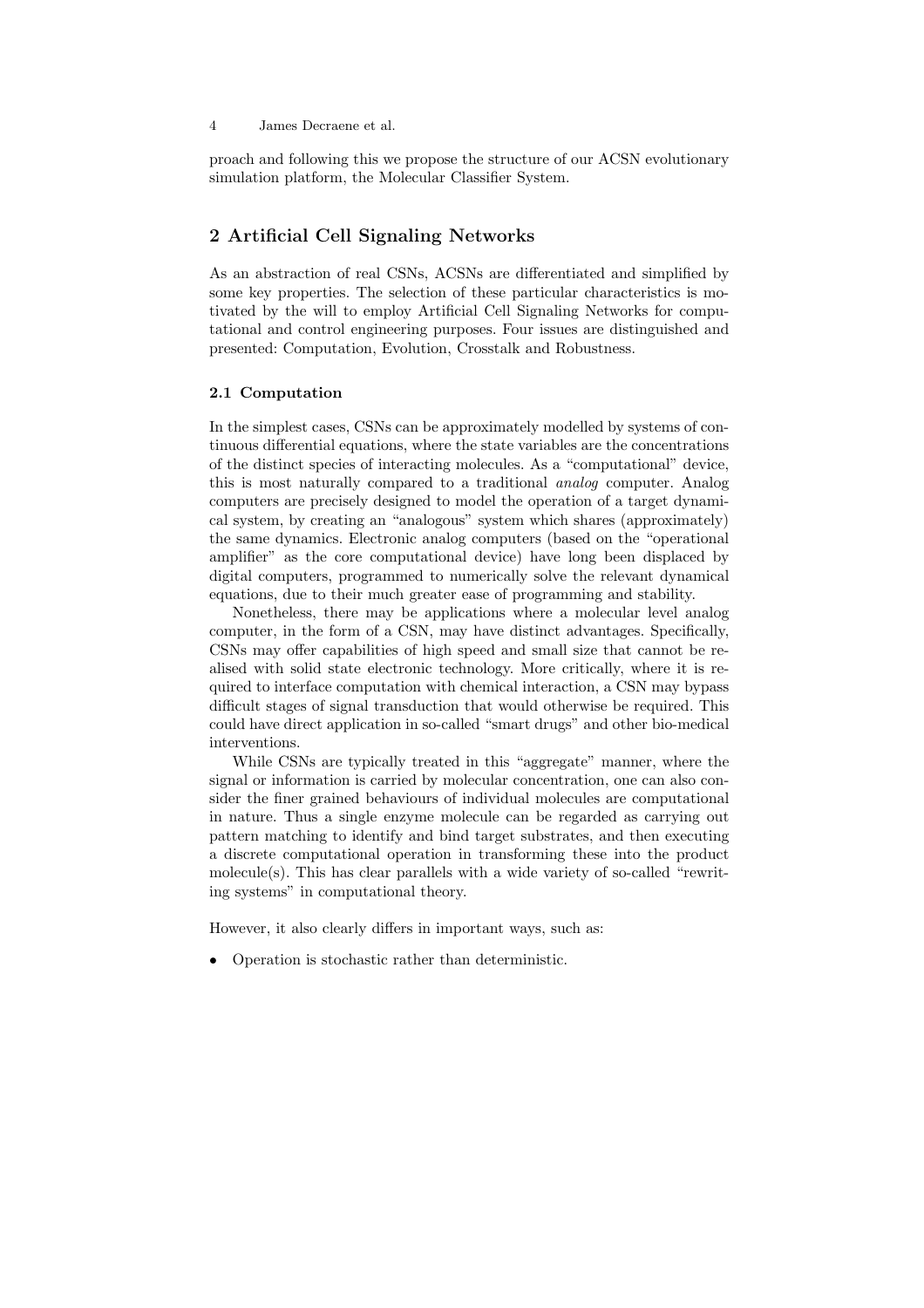Evolving Artificial Cell Signaling Networks: Perspectives and Methods 5

• Operation is intrinsically *reflexive* in that all molecules can, in principle, function as both "rules" (enzymes) and "strings" (substrates/products).

Dittrich [9] provides a more extended discussion of the potential of such "chemical computing".

#### 2.2 Evolution

Evolutionary Algorithms (EAs) are non-deterministic search and optimisation algorithms inspired by the principles of neo-Darwinism. They have been applied successfully in a variety of fields [14, 11, 16]. Generally based on genetic operations such as crossover and mutation, EAs initially generate a wide range of candidate solutions. Over time, through selection, this can be reduced to an optimized set. Evolutionary computation can therefore deliver useful results without requiring a priori knowledge of the entire search space [11, 16].

Such techniques are relevant to the study of ACSNs because:

- The complex, and unpredictable, interactions between different components of CSNs, make it very difficult to design them "by hand" to meet specific performance objectives.
- However, natural evolution shows that in suitable circumstances, effective CSNs functionality can be achieved through evolutionary processes.

For example, Deckard and Saura [6] used such evolutionary techniques to construct (simulated) biochemical networks capable of certain simple forms of signal-processing. In this model (called Lakhesis), computational "nodes" represent molecule species with an attribute for concentration. Connections between nodes designate reactions defined by the type and rate of the reaction.

Another ESIGNET project contribution is given by Lenser et al. [24], in this System Biology approach, a multi-level EA is proposed to evolve biochemical networks (represented in SBML) for performing pre-specified tasks such as reconstructing real CSNs. The base level EA searches for optimal network topologies and the second level explores the kinetic parameters.

#### 2.3 Crosstalk

"Crosstalk" phenomena happen when signals from different pathways become mixed together. This arises very naturally in CSNs due to the fact that the molecules from all pathways may share the same physical reaction space (the cell). Depending on the relative specificities of the reactions there is then an automatic potential for any given molecular species to contribute to signal levels in multiple pathways. An example is shown in Fig. 1.

In traditional communications and signal processing engineering, crosstalk is regarded as a defect—an unintended or undesigned interaction between signals, that therefore has the potential to cause system malfunction. This can also clearly be the case of crosstalk in CSNs. However, in the specific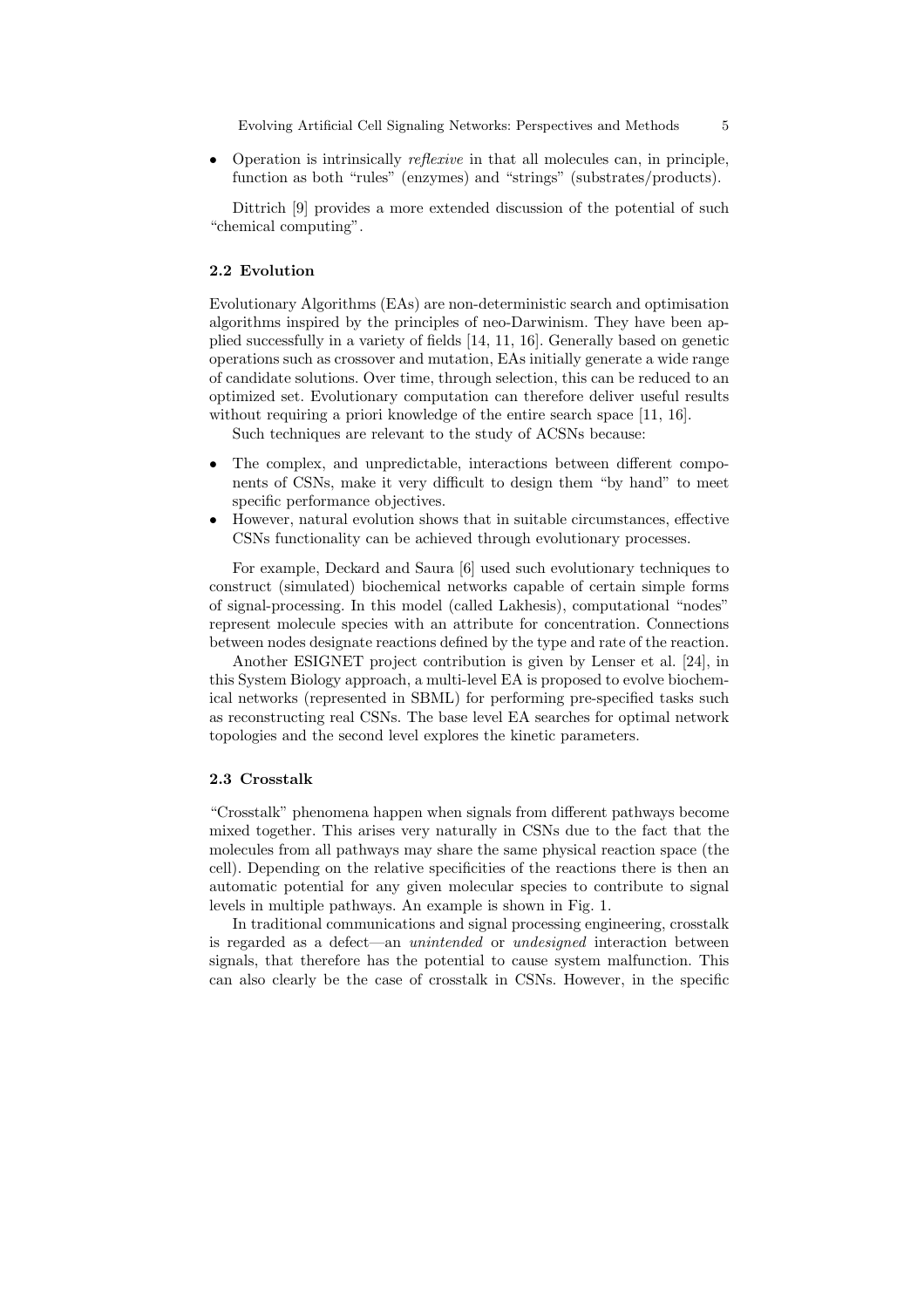case of CSN's, crosstalk also has additional potential functionality, which may actually be constructive:

- Even where an interfering signal is, in effect, adding uncorrelated "noise" to a functional signal, this may sometimes improve overall system behaviour. This is well known in conventional control systems engineering in the form of so-called "dither". Compare also, [2, 25] on constructive biological roles of noise.
- The crosstalk mechanism provides a very generic way of creating a large space of possible modifications or interactions between signaling pathways. Thus, although many cases of crosstalk may be immediately negative in their impact, crosstalk may still be a key mechanism in enabling incremental evolutionary search for more elaborate or complex cell signaling networks.

#### 2.4 Robustness

It is argued that key properties in biochemical networks are to be robust, this is so as to ensure their correct functioning [3]. Similar works include research carried out at the Santa Fe institute in studying Cytokine signaling networks to design distributed autonomous networks, that are robust to small perturbations and responsive to larger ones [18]. Potential applications are distributed intelligent systems such as large fleets of robots working together, for automated response in computer security, for mobile computing networks, etc.

Alon et al. have demonstrated from studying Escherichia coli chemotaxis that molecular interactions can exhibit robustness [1, 20]. In this case it means that after a change in the stimulus concentration (input), the tumbling frequency (output) managed to reach a steady state that is equivalent to the pre-stimulus level. This is illustrated in Figure 2.



Fig. 2. Representation of dynamic responses of a system to a stimuli adapted from [20]. No adaptation is observed when the system response attains a new steady state following the change in input. Partial adaptation describe a partial recovery, the difference between the initial state and the new state is lower than the one observed in the previous case. Perfect adaptation is met when the system is able to come back to its initial state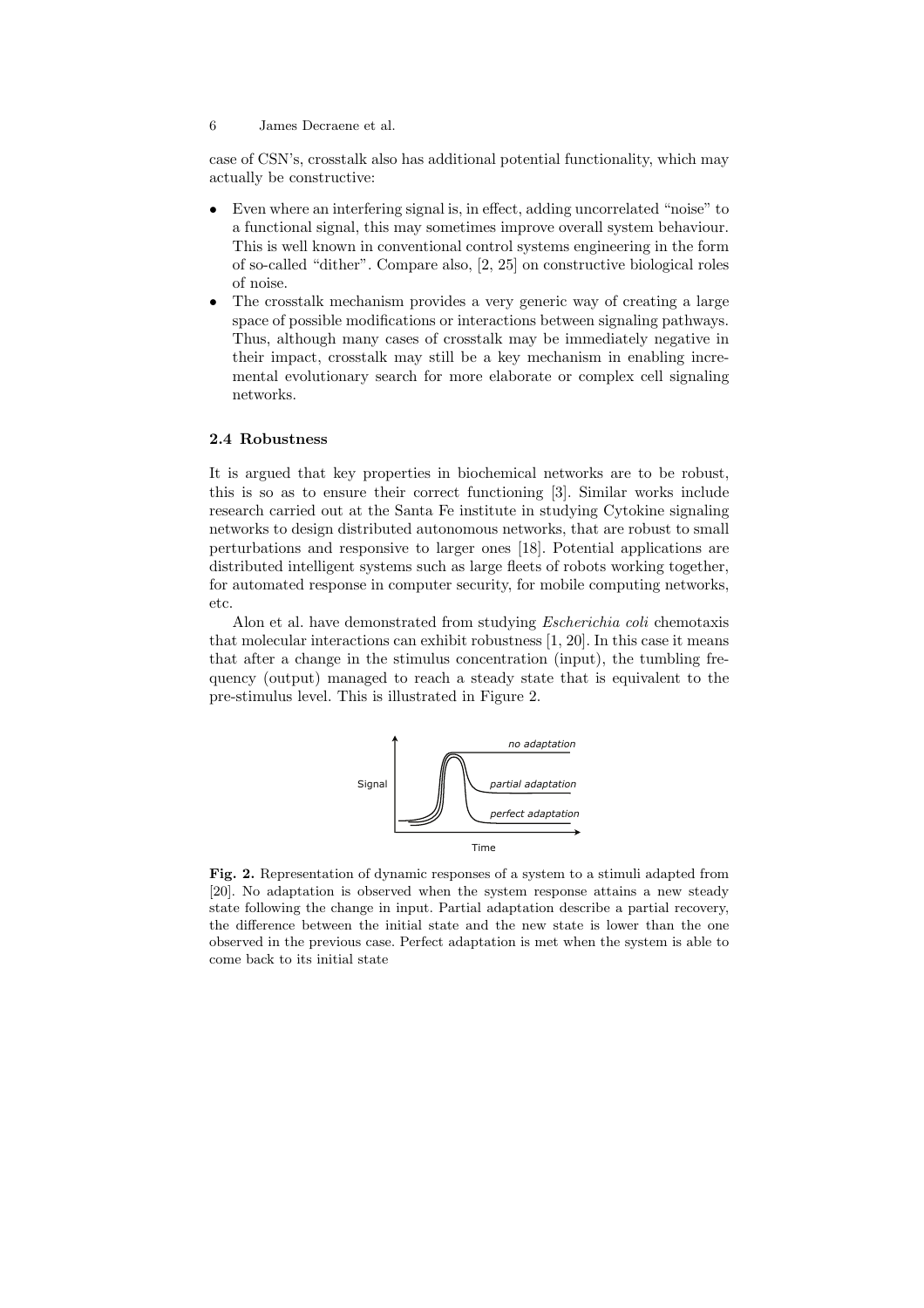Such properties are highly desirable in dynamic engineered systems when subjected to internal and external uncertainty and perturbation.

# 3 An evolutionary approach to implement ACSNs

In the following, we first examine a specific class of Evolutionary Algorithm called Learning Classifier System (LCS) devised by Holland in 1976 [13]. In 2001 Holland [15] identified the possibility of using LCS to implement signaling networks (biochemical circuits). However Holland's work was never actually implemented. We use Holland's proposition as the seminal point for the development of the first Classifier System based ACSN implementation, our Molecular Classifier System (MCS).

#### 3.1 Learning Classifier Systems

Learning Classifier Systems are systems constructed from condition-action rules called classifiers. The classifiers can be viewed as IF/THEN statements in the form IF "rule" THEN "action". The condition section of the classifier examines all of the messages in the system and identifies those that satisfy the rules conditions. Once this is accomplished the action part instructs that a message is to be sent. Holland's initial work was modified a number of times and at present many different varieties of learning classifier systems are available [19].

In Holland's LCS the system receives an input from its environment as a binary encoded data. This is then stored in an internal data store termed the message list, see Figure 3. The LCS then evaluates the input and determines an appropriate response, indicated by the action. This action typically alters the current state of the environment. Any desired behaviour that is exhibited is then rewarded through a scalar reinforcement. The system iterates the cycle of response, reinforcement and discovery for each discrete time-step.



Fig. 3. Schematic of Holland's Learning Classifier System

The rule-base consists of a population of N classifiers. Both parts of the classifier are randomly initialized. The rule conditions and actions (the classifiers) can be characterized by strings formed from a ternary alphabet  $0,1,\#$ .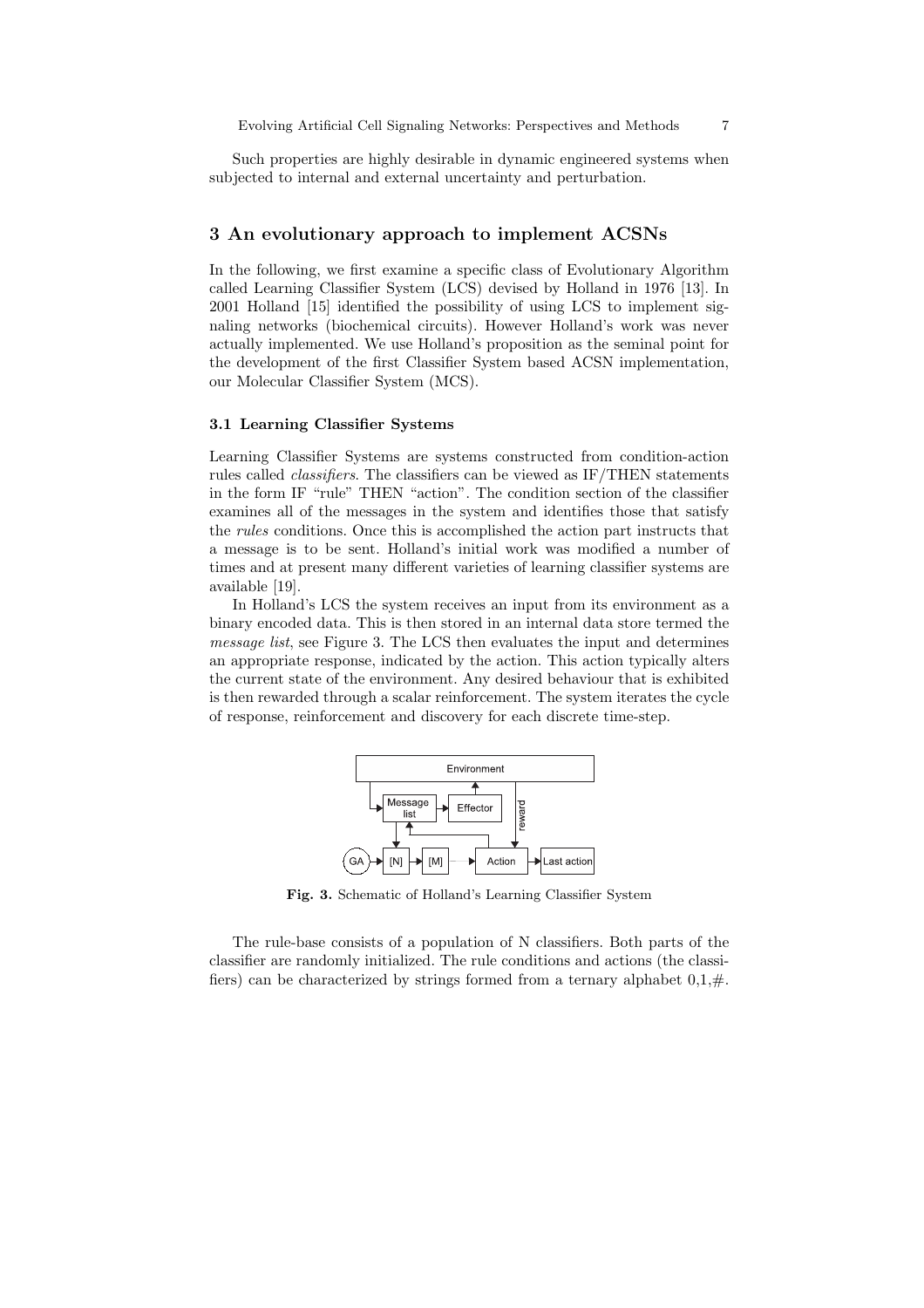The use of the  $\#$  provides a single character wildcard which allows for the potential matching of a greater number of strings e.g.  $10\#$  would match two potential inputs 100 or 101. The use of the wildcard character also provides for string processing at the action stage, for example: in responding to the input 110, the rule IF  $1\#0$  THEN  $0\#1$  would produce the action 011. Each classifier also has an associated fitness measure, quantifying the usefulness of a rule in attracting external reward.

On receiving an input message, a typical LCS processes as follows: initially the input message rule-base is scanned and all rules whose condition matches the external message are added to the "match set" denoted as [M], see Figure 3. Secondly any other rules matching messages in the message list are also added to [M]. Rules that contribute significantly to the targeted learning task may then be reinforced through the use of bidding techniques. For a comprehensive introduction to Learning Classifier System, see [5].

In [15] Holland proposed an agent-based model where the agents' behavior and adaptation are determined by the use of Learning Classifier System. This work provided an existence proof that LCS could be used to evolve a simple repertoire of condition-action rules to a more complex goal directed set of rules. In typical biochemical networks, interactions between molecules follow the same condition-action mechanisms. Thus Holland suggested that this approach could be used to simulate and evolve signaling networks. His proposition to design signaling networks was to start with a LCS-based "overgeneral" model of a biological phenomenon (e.g. transformation of a healthy cell to a cancer cell, see Table 1). Then a general phenomenon can be refined

| Rule Condition                 | Action                                                                     |
|--------------------------------|----------------------------------------------------------------------------|
| If healthy cell and DNA damage | Then apoptosis or immortality                                              |
| $(2)$ If immortality           | Then stable existence or genetic in-                                       |
| (3) If genetic instability     | stability<br>Then ephemeral clonal expansion or<br>robust clonal expansion |

Table 1. Over-general model of the transformation of healthy cell to cancer cell

through several iterations. At each iteration, the details of the occurring interactions are detailed, see Table 2. These iterations were continued until the desired CSN level was reached, where the biomolecular elements are specified (e.g. protein ligand, receptor, ions etc.), see Table 3 for an example of such a rule. This refining process clearly shows the top-down methodology to design signaling networks.

Despite this, the LCS-based approach to specify CSNs sounded promising, actual implementation was never performed. Importantly, this approach does not meet the requirements of our project. First, we do not distinguish a demarcation between rules and messages, in our context, the chemical operations are reflexives. Secondly, Holland's suggestion was to initially model known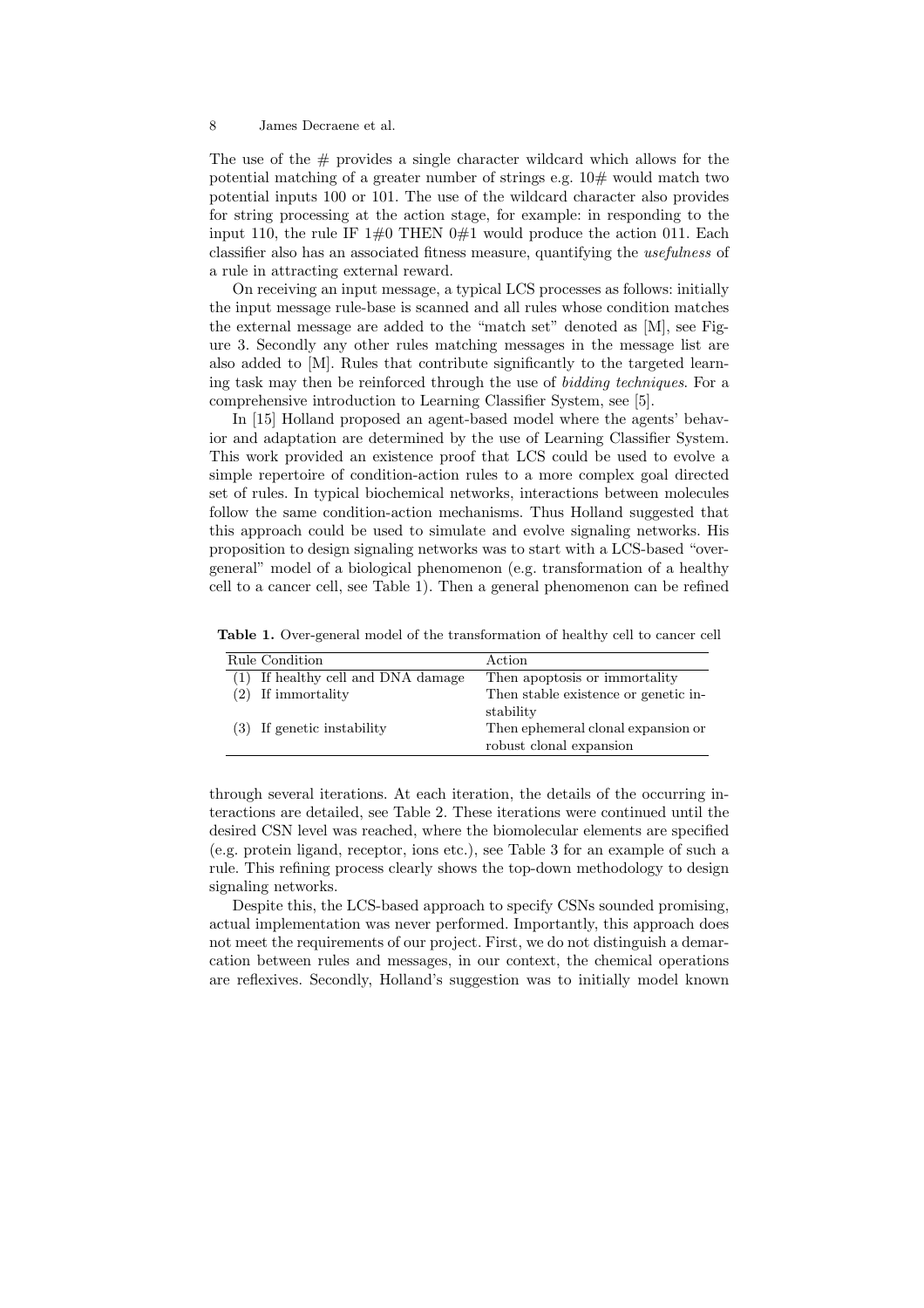Evolving Artificial Cell Signaling Networks: Perspectives and Methods 9

| Rule Condition                                                             | Action                               |
|----------------------------------------------------------------------------|--------------------------------------|
| $(1.1)$ IF healthy cell and DNA damage                                     | Then apoptosis or mutation for re-   |
|                                                                            | sistance to apoptosis                |
| $(1.2)$ IF resistance to apoptosis                                         | Then susceptibility to growth in-    |
|                                                                            | hibitory signals or mutation for     |
|                                                                            | loss of susceptibility to growth in- |
|                                                                            | hibitory                             |
| $(1.3)$ IF loss of susceptibility to immor-THEN selective growth advantage |                                      |
| tality                                                                     | and growth inhibitory signals        |

Table 2. Refinement of rule 1

| <b>Table 3.</b> A biomolecular level rule |                |                                                                    |  |
|-------------------------------------------|----------------|--------------------------------------------------------------------|--|
|                                           | Rule Condition | Outcome                                                            |  |
|                                           |                | $(x.x.x.x)$ If apropos growth factor<br>Then gf receptor activated |  |

real CSNs, however from our bottom-up perspective, we require the ACSNs to evolve from very simple networks to more complex networks that exhibit the known real CSNs properties. As a consequence we propose a variation of Holland's LCS to fulfill the requirements of our project.

#### 3.2 The Molecular Classifier System

We define the Molecular Classifier System (MCS) as a class of string-rewriting based Artificial Chemistries. This approach is inspired by Hollands Learning Classifier Systems (LCS). In Hollands LCS, a demarcation is distinguished between rules and messages, however as mentioned earlier operations in a biochemical networks are intrinsically reflexive in the sense that all molecules can function as both rules (enzymes) and messages (substrates/products). The MCS addresses this issues by removing this rules/messages demarcation found in the LCS.

The behavior of the condition/binding properties and action/enzymatic functions is specified by a "chemical" language defined in the MCS. The chemical language defines and constrains the complexity of the chemical reactions that may be represented and simulated with the MCS. For example, a MCS model using a limited number of computational functions may only fatefully represent very simplistic chemical reactions.

Before describing the nature of the enzymatic functions (action part of a molecule), the binding properties of the molecules must be identified. We have thus far identified the following potential properties: In the MCS approach, a reaction between molecules may only occur if the informational string of a first molecule satisfies/binds with the conditional part of a second molecule. The second molecule may be the same as the first molecule leading to selfbinding. The condition part refers to the binding properties of a molecule whereas action refers to the computational ("enzymatic") function. This pat-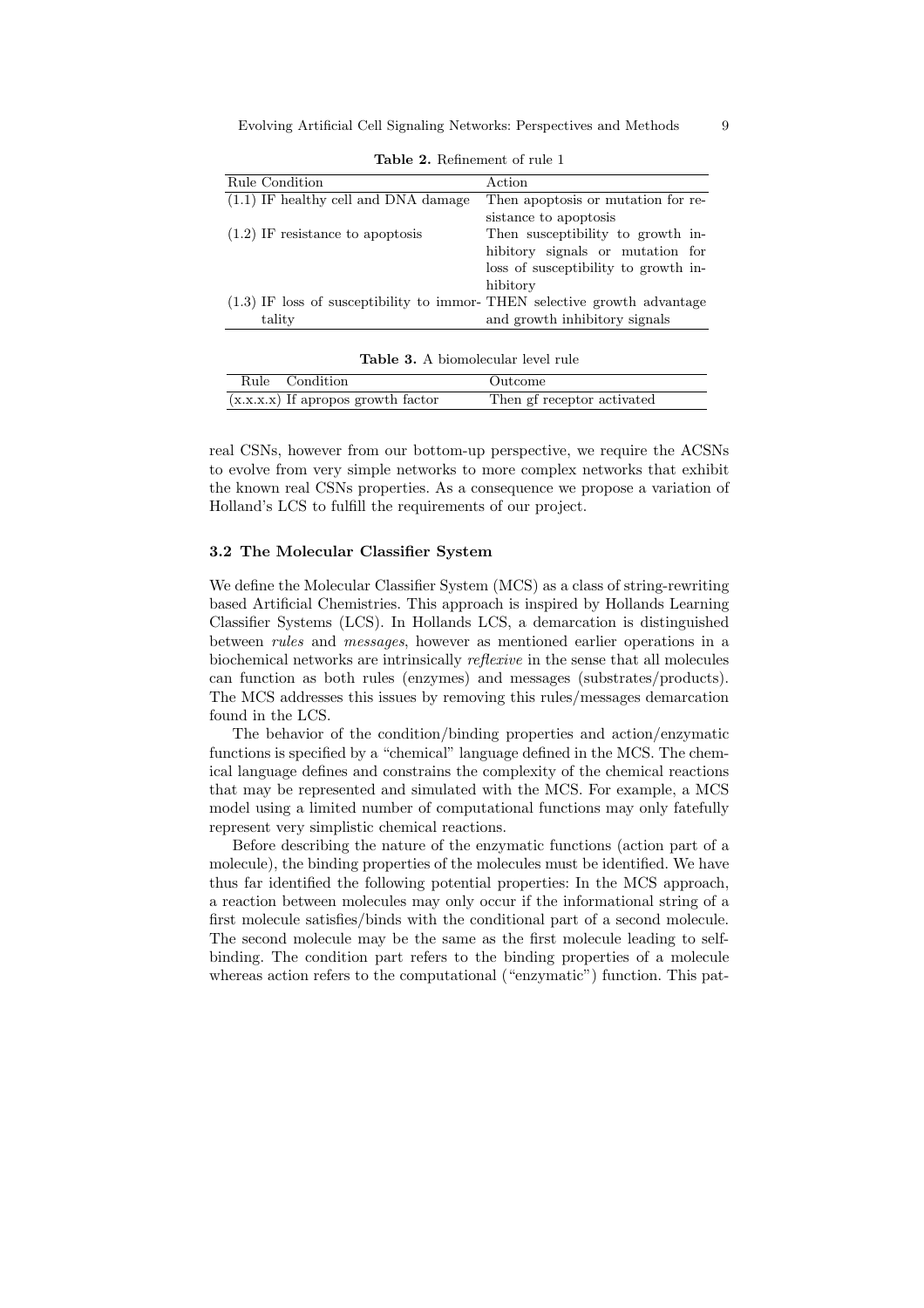tern matching occurring implies a notion of specificity or "binding strength". A molecule having a high specificity would have less chance to react with another one. Whereas a molecule having a low specificity is likely to bind to another more often. Therefore we could translate this into an effect on reaction rate/kinetics.

When two molecules can bind and consequently react to each other, the action part of one of the molecules is used to carry out the enzymatic operations upon the binding molecule (substrate). This operation results in producing another offspring (product). This is analogous to the action part of a LCS rule used by Holland [15]. When a reaction occurs, the symbols contained in the MCS action part are processed in a sequential order (parsed from left to right). The outcome (product) of the reaction depends on the nature of the symbols' functionality.



Fig. 4. Schematic of a reaction in the MCS: When a molecule A can react with a molecule  $B$ , the action statement of molecule  $A$  is "executed" upon the informational string of the binding molecule  $B$ . A is viewed as an enzyme and  $B$  as a substrate, thus A's structure is not affected by the reaction whereas B's structure is degraded and a product  $P$  is generated. A's action statement operators take as inputs the symbols of  $B$ 's string. An offspring molecule  $P$  is generated as a result of these operations

In [21], a minimalist approach to the MCS was proposed to investigate protocell computation. In this study, a protocell is modelled as a container for artificial molecules (Molecular Classifier Systems). The latter may interact with each other to generate new molecular offspring. The chemical language used in this instance of a MCS for protocells employs a minimal set of computational components to reduce the conceptual gap between artificial and real chemistry. To represent, simulate and evolve ACSNs, more computational functions are necessary, nevertheless the definitive set of operations is still under investigation as we are trying to understand what are the minimal operational requirements to allow a primitive ACSN to spontaneously emerge. In the remainder of this section, we present a candidate solution based on a variant of the Holland Broadcast Language.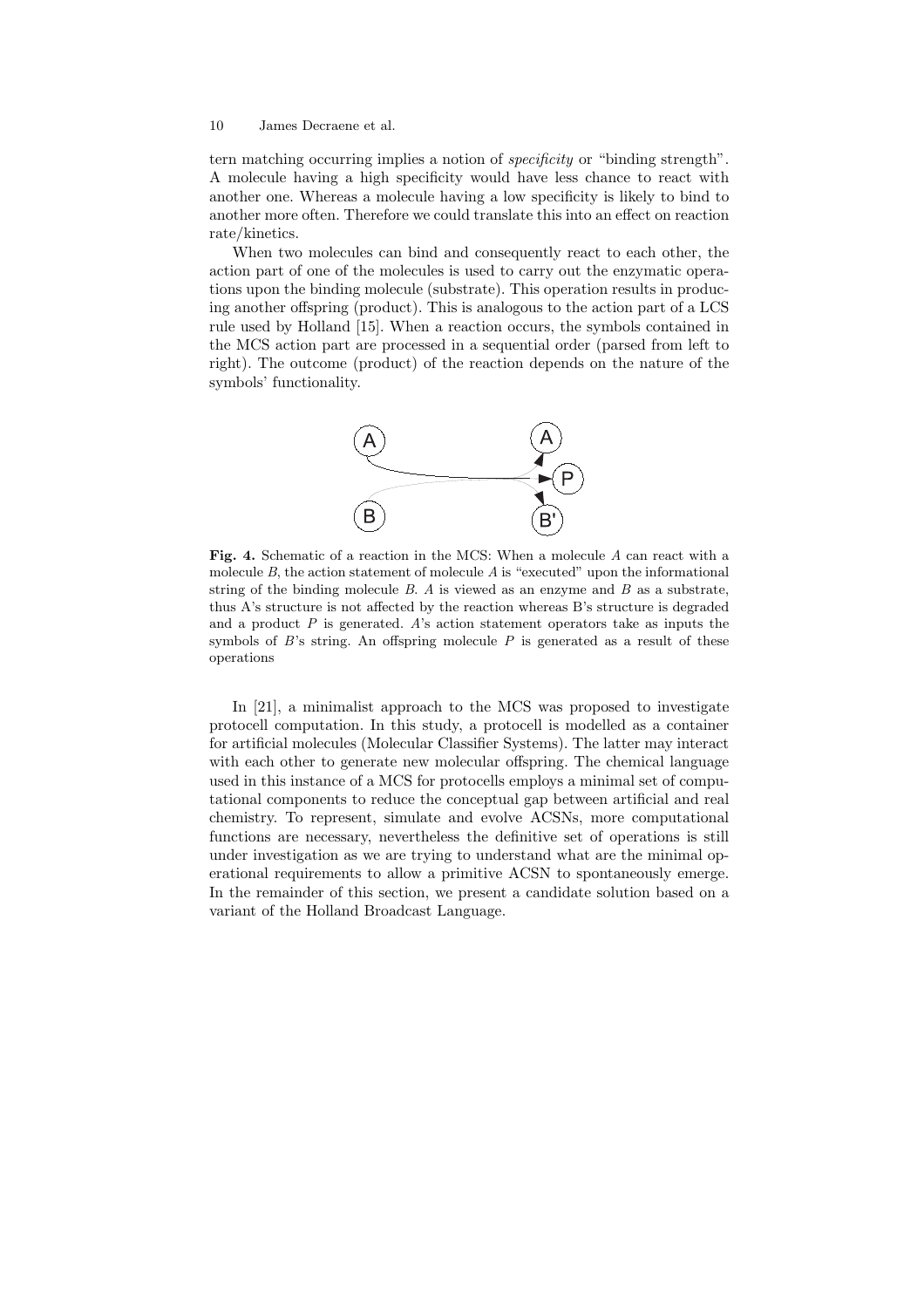## 3.3 The Holland Broadcast Language

The Broadcast Language is a programing formalism introduced by Holland in 1975 [14, 7], which can be thought of as the precursor for the LCS, the latter being a simplification of the Broadcast Language. The Broadcast Language was originally intended to solve some undesirable issues arising out of the use of Genetic Algorithms (GAs) [14, 11]. Holland argued that GAs provide an efficient method of adaptation, however in the case of long-term adaptation, the efficiency of GAs could be limited by the representation used to encode the problem. This problem representation is usually fixed and influences the complexity of the fitness function. During long-term evolution, this may limit the performances of the GA. To overcome this limitation, Holland proposed to adapt the problem representation used by the fitness function. Adapting the representation may then generate correlations between the problem representation and the GA performance.

A key property shared between the MCS and the Broadcast Language is the removal of any demarcation between messages and rules. A second beneficial property is the ability of the Broadcast Language to provide a straightforward representation to a variety of natural models such as the operon-operator model (a Genetic Regulatory Network model).

The Broadcast Language basic components are called broadcast units which can be viewed as condition/action rules. Whenever a broadcast unit conditional statement is satisfied, the action statement is executed. This means that whenever a broadcast unit detects in the environment the presence of (a) specific signal(s), including themselves, then the broadcast unit would broadcast an output signal.

Some broadcast units may broadcast a signal that may constitute a new broadcast unit. Similarly, a broadcast unit can be interpreted as a signal detected by another broadcast unit. Broadcast units may also process a given signal, in the sense that, a broadcast unit may output a signal that is some modification of the detected/input signal. As a result, a broadcast unit may create new broadcast units or detect and modify an existing broadcast unit. A set of broadcast units, combined as a string, designates a broadcast device.

| <b>Biology</b>                                          | Broadcast Language                                                                                                     |
|---------------------------------------------------------|------------------------------------------------------------------------------------------------------------------------|
| sequence of amino acids<br>${A, R, N, D, C, E, \ldots}$ | from string of symbols from $\Lambda$ =<br>$\{0, 1, *, :, \diamondsuit, \nabla, \blacktriangledown, \triangle, p, '\}$ |
| substrate                                               | input signal                                                                                                           |
| product                                                 | output signal                                                                                                          |
| protein with no enzymatic function                      | null unit                                                                                                              |
| enzyme                                                  | broadcast unit                                                                                                         |
| protein complex                                         | broadcast device                                                                                                       |
| cellular milieu                                         | list of strings from $\Lambda$                                                                                         |

Table 4. Comparison of biological and broadcast language terminology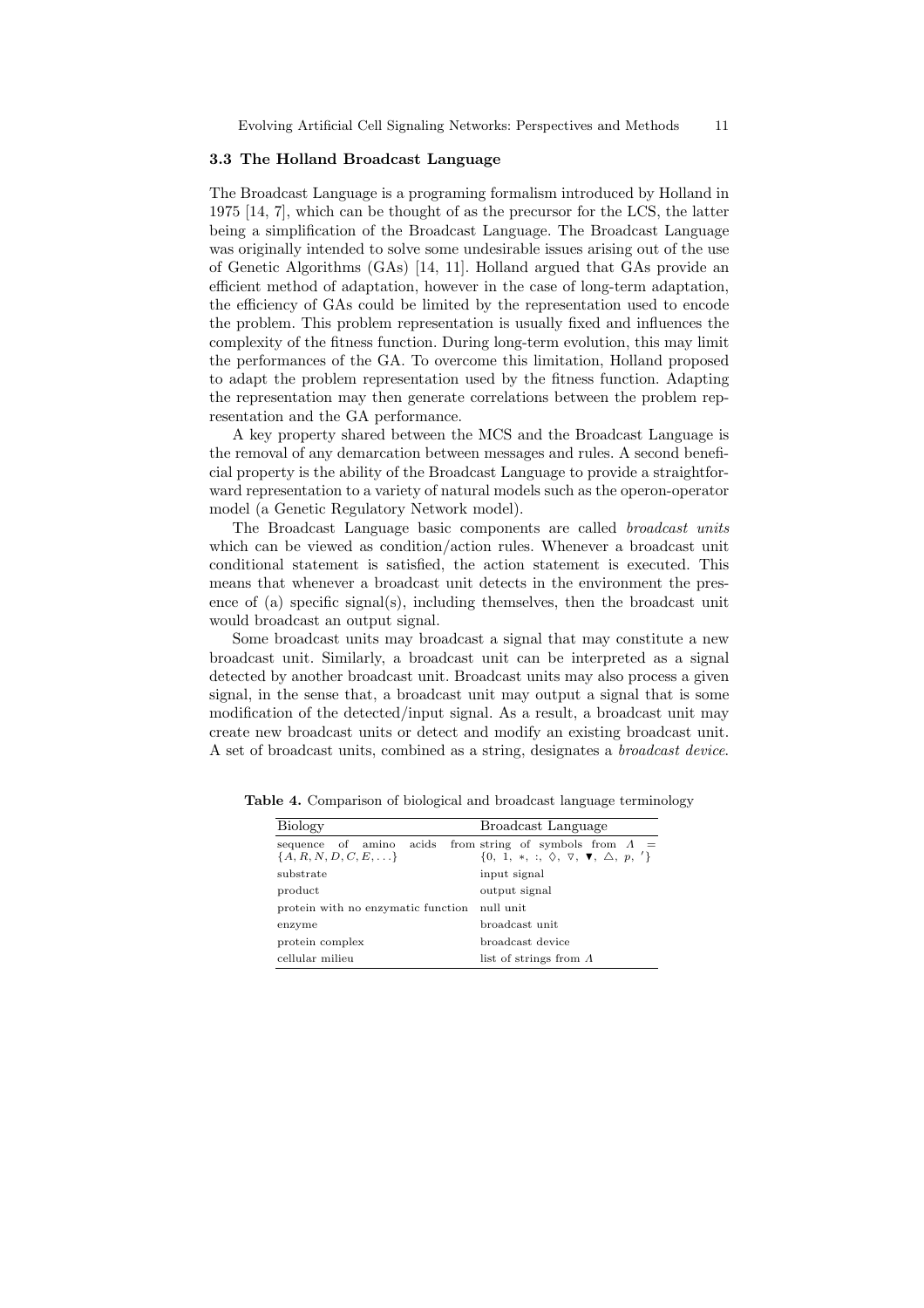As a summary, the above table presents a comparison between the biological and the broadcast language terminology.

The Broadcast Language alphabet  $\Lambda$  is finite and contains ten symbols,  $\Lambda^*$ is the set of strings over  $\Lambda$ . The symbols constitute the atomic elements of the language.

$$
\Lambda = \{0, 1, *, :, \diamondsuit, \triangledown, \blacktriangledown, \triangle, p, \mathbf{1}\}
$$

Let I be an arbitrary string from  $\Lambda^*$ , in I, a symbol is said to be quoted if it is preceded by a symbol'. A broadcast unit  $I_n$  is an arbitrary string from  $\Lambda^*$  which contains neither unquoted  $*$  or unquoted : .

The finite collection of broadcast devices can be described by its state S at each timestep t. For example  $S(0) = \{011 : * \triangle 011 : 11, 101, 100, 0111 : 01 : \}$ describes the set of broadcast devices at timestep  $t = 0$ , which corresponds to the initial state of the collection. Four types of broadcast unit can be distinguished, any broadcast units that do not follow one of the four schemes (see below) are null units. Broadcast units may engage in the following interactions based on discrete timesteps:

1.  $*I_1 : I_2$ 

If a signal of type  $I_1$  is detected at time t then the signal  $I_2$  is broadcast at time  $t + 1$ .

2.  $* : I_1 : I_2$ 

If there is no signal of type  $I_1$  present at time t then the signal  $I_2$  is broadcast at time  $t + 1$ .

3. ∗ $I_1 :: I_2$ 

If a signal of type  $I_1$  is detected at time t then a *persistent* string of type  $I_2$  (if any) is removed from the environment at the end of time t.

4.  $*I_1: I_2: I_3$ 

If a signal of type  $I_1$  and a signal of type  $I_2$  are both present at time t then the signal  $S_3$  is broadcast at the same time t unless the string  $I_3$ contains unquoted symbols  $\{\triangledown,\blacktriangledown,\bigtriangleup\}$  or singly quoted occurrence of  $\ast,$  in which case the string  $I_3$  is broadcast a time  $t + 1$ .

#### The symbols

The interpretation of each symbol in  $\Lambda = \{0, 1, *, :, \Diamond, \nabla, \blacktriangledown, \blacktriangle, p, \text{ } \}$  is now presented. In particular cases, some symbols may not be interpreted by a given broadcast unit, these ignored symbols are simply overlooked. However, they remain important as they may get activated at a later stage where broadcast units undergo recombination.

 $\{0,1\}$  0 and 1 are the basic elements to specify a signal. A string such as 010110 can be regarded as the signature of a particular signal. This signature can be employed by a broadcast unit to detect and identify a signal.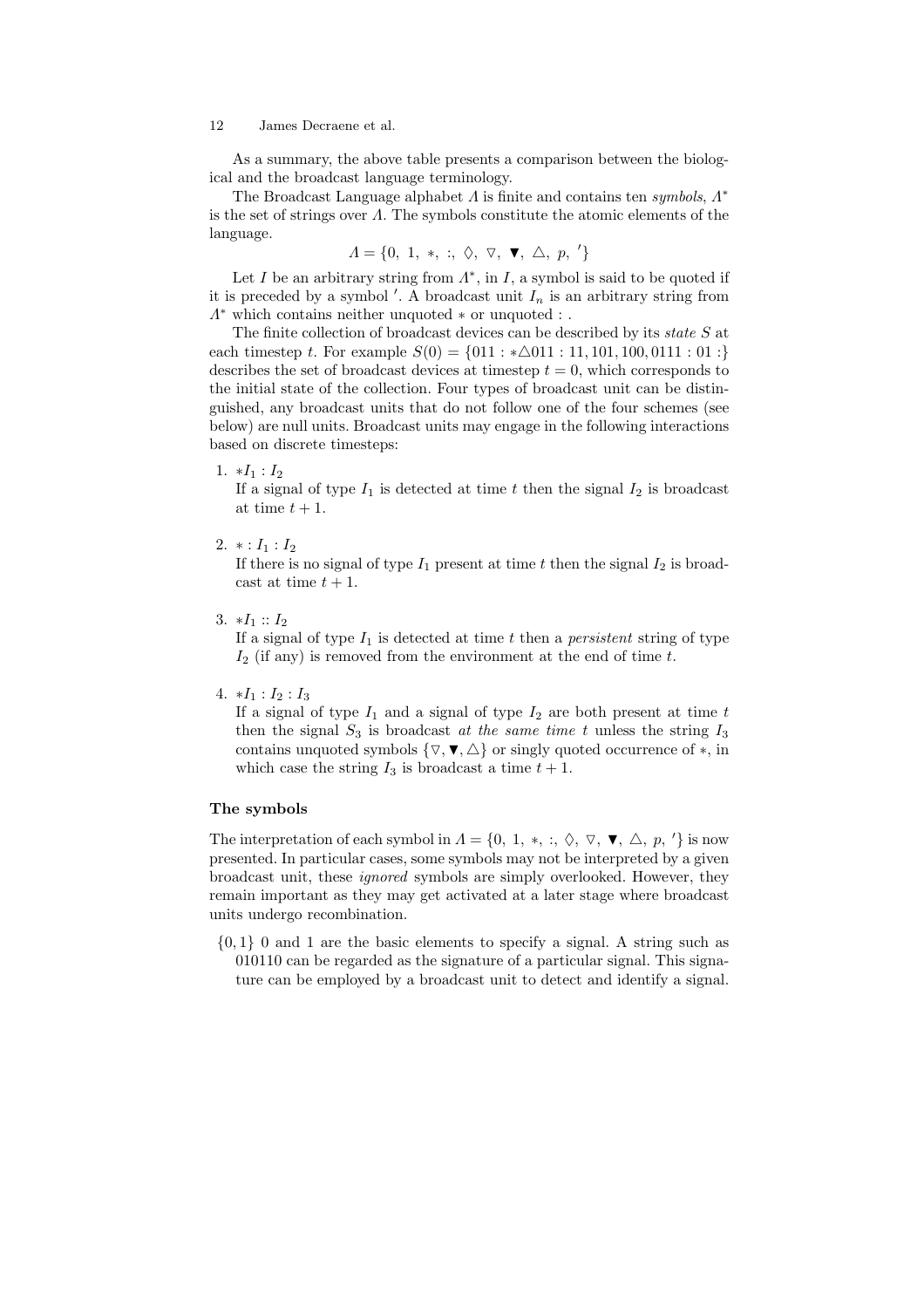For example: let  $I_1 = *10111$  : 00 be a broadcast unit and  $I_2 = 10111$ a signal, both strings are present at time t in the environment:  $S(t)$  =  $\{*10111:00,10111\}$ . At time t,  $I_2$  is detected by  $I_1$ , this triggers the activation of broadcast unit  $I_1$ , as a result:  $S(t+1) = \{ *10111 : 00, 10111, 00 \}.$ 

- ∗ This symbol indicates that the subsequent symbols until the next unquoted ∗ (if any) are to be interpreted as a broadcast unit. If a broadcast device I does not contain any unquoted  $*$  then I is a null unit.
- : This symbol is used as a punctuation mark to differentiate the arguments of a broadcast unit. The symbol : (position and frequency) determines the type of the broadcast unit as presented earlier. If more than two unquoted : are found in a broadcast unit then the third : and anything to the right of it are ignored.
- $\diamond$  When this symbol is met in the argument of a broadcast unit, it indicates that a signal detected by the broadcast unit may present any symbol at this position. This specific symbol occurring in the detected signal does not affect its acceptation or rejection by the broadcast unit.

For example, with  $S(t) = \{ *10\sqrt{11} : 00, 10011 \}$  we obtain at time  $t + 1$  $S(t + 1) = {*100 \cdot 11 : 00, 10011, 00}, *100 \cdot 11$  broadcasts 00 if a signal containing  $10...11$  is present  $(...$  indicates any arbitrary symbol from Λ).

Also if  $\Diamond$  occurs at the rightmost position in the argument of a broadcast unit, then it indicates that a signal detected by the broadcast unit may present any suffix without affecting acceptance or rejection.

For example, with  $S(t) = \{ *10110 \cdot : 00, 101101101 \}$  we obtain  $S(t + 1) =$  $\{*1011\diamond: 00, 101101101, 00\}, *1011\diamond: 00$  would broadcast 00 if any signal containing the prefix 1011 is detected.

 $\nabla$  When this symbol occurs in the arguments of a broadcast unit, it designates any arbitrary initial (prefix) or terminal (suffix) strings of symbols. This allows one to pass a string of symbols from the input signal to the broadcast signal ( $\approx$  unit processing).

For example, with  $S(t) = \{ *10 \nabla : \nabla, 10011 \}$  we obtain at  $t + 1: S(t + 1) =$  $\{*10\triangledown : \triangledown, 10011, 011\}$ . In this case  $\triangledown$  designates the suffix 011 occurring in the input signal 10011. whereas if  $S(t) = \{ *10\triangledown : \triangledown, 100100101 \}$  then we obtain at  $t + 1$ :  $S(t + 1) = \{ *10\sqrt{\sqrt{3}}, 100100101, 0100101 \}$ . If several occurrences of  $\triangledown$  are found in the output argument of a given broadcast unit, then they all designate the same substring.

This symbol is similar to  $\nabla$  but can also concatenate different inputs signals.

For example, with  $S(t) = \{ *10\triangledown : 11\blacktriangledown : 000\triangledown \blacktriangledown, 10111, 1100 \}$  we obtain at  $t + 1$ :  $S(t + 1) = \{ *10\sqrt{\sqrt{11}} : 000\sqrt{\sqrt{1111}}, 1100, 00011100 \}$ . In this case  $\nabla$  designates the suffix 111 occurring in the input signal 10111 and  $\blacktriangledown$  designates the suffix 00 found in the detected signal 1100. The format of the broadcast signal is  $000\nabla\blacktriangledown$ , therefore we replace and concatenate  $\nabla$ and  $\blacktriangledown$  accordingly and we obtain the output signal 00011100.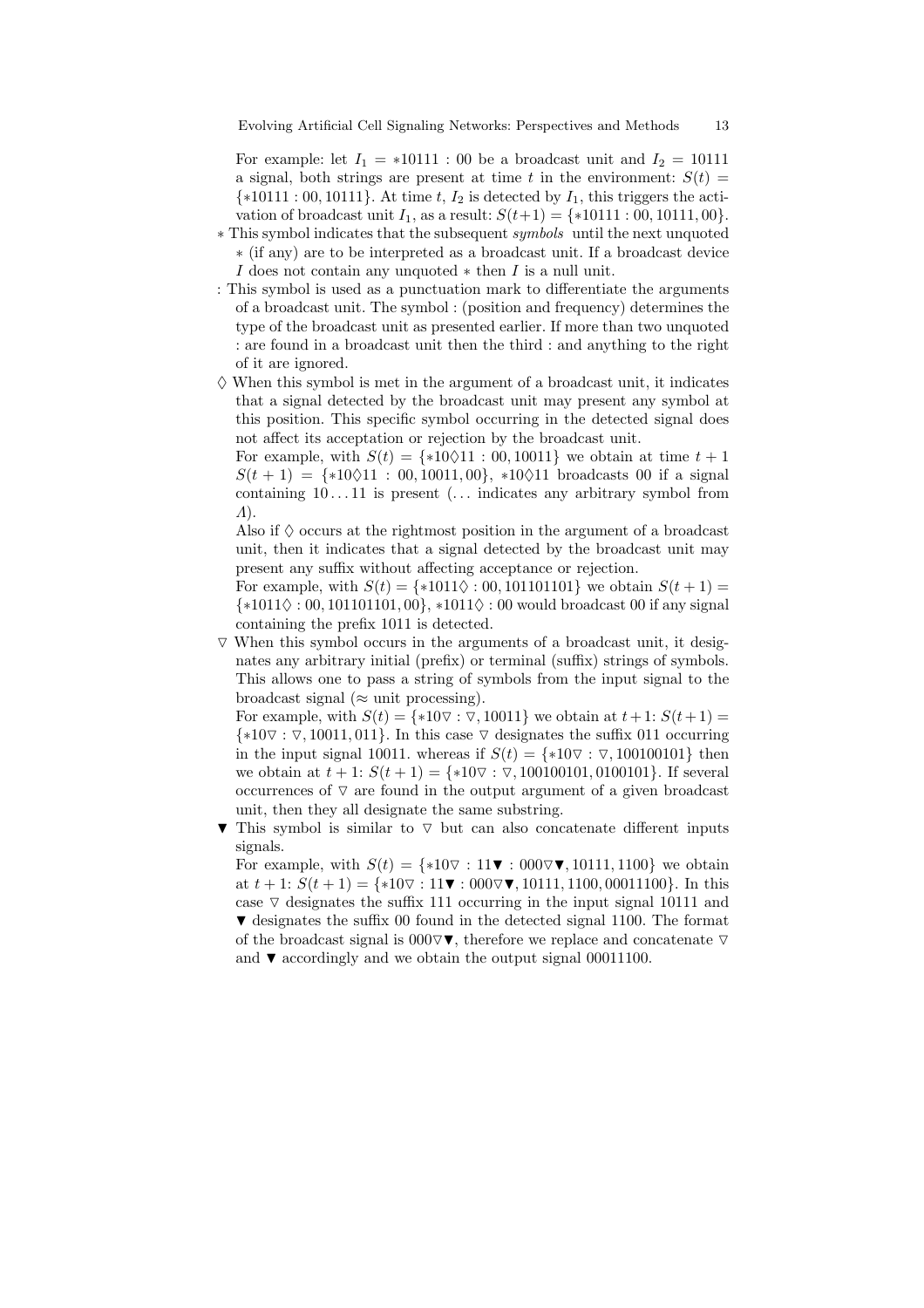- 14 James Decraene et al.
- $\triangle$  This symbol is employed in the same manner as  $\nabla$  and  $\nabla$  but designates an arbitrary single symbol whose position can be anywhere in the argument of a given broadcast unit.

For example, with  $S(t) = \{ *11\triangle 0 : 1\triangle, 1100 \}$  the output signal 10 is broadcast and this produces at  $S(t + 1) = \{ *11\triangle 0 : 1\triangle, 1100, 10 \}.$ Whereas if  $S(t) = \{ *11\triangle 0 : 1\triangle 1110 \}$  the output signal 11 is broadcast producing  $S(t + 1) = \{ *11\triangle 0 : 1\triangle, 1100, 11 \}.$ 

- p When this symbol occurs at the first position of a string, it designates a persistent string. This string would then persist over time until it is deleted, even if the string is not an active broadcast unit. A null device occurring at time  $t$  which is not persistent exists only for one timestep and is removed at the end of time  $t$ .
- This symbol is used to *quote* a symbol in the arguments of a broadcast unit. When a symbol is said to be quoted, it acts as a simple literal, i.e. a  $'\Delta$  would only match  $\Delta$ .
	- For example, with  $S(t) = \{ *11' \triangle 0 : 11, 11 \triangle \}$ , the input signal  $11 \triangle$  is detected by the broadcast unit and thus the output string 11 is broadcast producing at  $t + 1$ :  $S(t + 1) = \{ *11' \triangle 0 : 11, 11 \triangle, 11 \}.$

The broadcast language presented by Holland in the original text omitted a number of interactions between broadcast devices, which could in certain cases present us with ambiguities regarding the expected action to be performed. Holland discussed some of these semantical conflicts [14], while the remaining ambiguities were addressed in [7, 8]. However in the context of this paper, this is not an important consideration.

# Example: Building a NAND gate

In this section we describe the construction of a NAND gate using the broadcast language. This is intended to demonstrate how the broadcast language can be considered as a logical universal computational formalism. Moreover using the Boolean abstraction, it is also possible to build qualitative models of natural networks such as Genetic Regulatory Networks. With the Boolean abstraction, a molecule is considered as a logical expression having two different possible states. One possible state is the ON state meaning that the molecule is present in the environment. When a molecule state is OFF, this indicates that the particular molecule is not present in the environment (cell).

In the remainder of this section we first present a simple example in which a NAND gate is constructed within a static environment (the inputs values do not change over time), then a second example follows in which the same gate is adapted to be used with a dynamic system:

1. We consider a NAND gate having for inputs signals A and B and for output signal C. To construct this logical gate with the broadcast language, we first represent each signal A, B, C as null broadcast devices (substrates):  $A = p001$ ,  $B = p010$  and  $C = p000$ .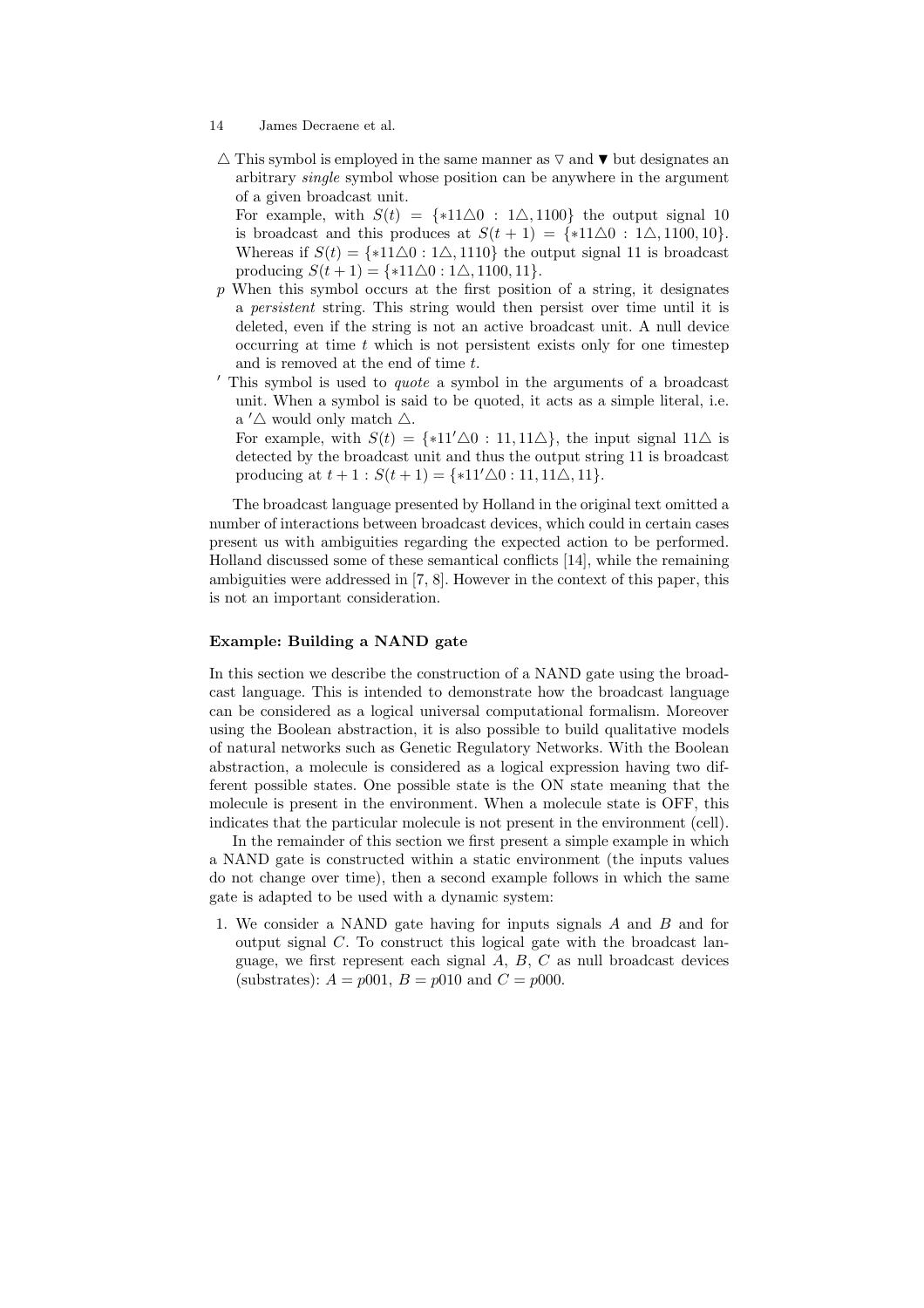We then declare the following active broadcast devices (enzymes):  $I_1$  =  $* p001 : 011$  and  $I_2 = * p010 : 100$ , these devices emit signaling molecules  $S_1 = 011$  and  $S_2 = 100$  upon detecting A and B respectively. Similarly, we define  $I_3 = * : p001 : 101$  and  $I_4 = * : p010 : 110$  which would emit  $S_3 = 101$  and  $S_4 = 110$  if A or B are not detected.

Finally the following broadcast devices are employed to output C according to the intermediary states of signaling molecules  $S_1, S_2, S_3$  and  $S_4$ :  $I_5 = *011 : 110 : p000, I_6 = *100 : 101 : p000$  and  $I_7 = *101 : 110 : p000$ . Using these broadcast devices, it is possible to obtain the state of  $C$  according to the states of input signals  $A$  and  $B$ ,  $2$  time steps are necessary to propagate and process the signals A and B.

2. Within a dynamic system, some modifications are necessary to maintain our NAND gate. These modifications are intended so as to allow the output signal  $C$  to degrade over time. First, the broadcast devices  $I_1, I_2$  and  $I_3$  are modified as follows: As currently defined, those broadcast devices output the signal  $p000$  (which designates the persistent signal C) when satisfied, these output signals are replaced with an additional signaling molecule  $S_5 = 111$ . As a result, we obtain the broadcast devices:  $I'_5$  = \*011 : 110 : 111,  $I'_6$  = \*100 : 101 : 111 and  $I'_7$  = \*101 : 110 : 111.

We then declare a broadcast device  $I_8 = *111 : p000$  that upon detecting  $S_5$  would emit the output signal C. Finally we declare a broadcast device  $I_9 = p000$ :  $p000$  that deletes (degrades) C upon detecting C. We note that as soon as a signal  $C$  appears at time  $t$ , it would be removed by  $I_9$  at the end of time t. To counter balance that effect, we double the concentration of broadcast devices  $I_8$  so that the production rate of C is higher than its degradation rate.

In Fig. 5 we present a simulation using such a NAND gate specified with the broadcast language. In this simulation, the inputs  $A$  and  $B$  are manually switched ON/OFF at different timesteps. We detail the states of the system at timestep 0,1 and 2:

$$
S(0) = \{A = p001, I_1 = *p001 : 011, I_2 = *p010 : 100, I_3 = * : p001 : 101, I_4 = * : p010 : 110, I_5' = *011 : 110 : 111, I_6' = *100 : 101 : 111, I_7' = *101 : 110 : 111, I_8 = *111 : p000, I_8 = *111 : p000, I_9 = p000 :: p000\}
$$

At  $t = 0$ , the system is initialized with above broadcast devices, A is ON, and both B and C are OFF. We note that both broadcast devices  $I_1$  and  $I_4$ are satisfied leading to the production of  $S_1$  and  $S_4$  at  $t = 1$ :

$$
S(1) = \{A = p001, I_1 = *p001 : 011, I_2 = *p010 : 100, I_3 = * : p001 : 101, I_4 = * : p010 : 110, I_5' = *011 : 110 : 111, I_6' = *100 : 101 : 111, I_7' = *101 : 110 : 111, I_8 = *111 : p000, I_8 = *111 : p000, I_9 = p000 :: p000, I_9 = 011, S_4 = 110\}
$$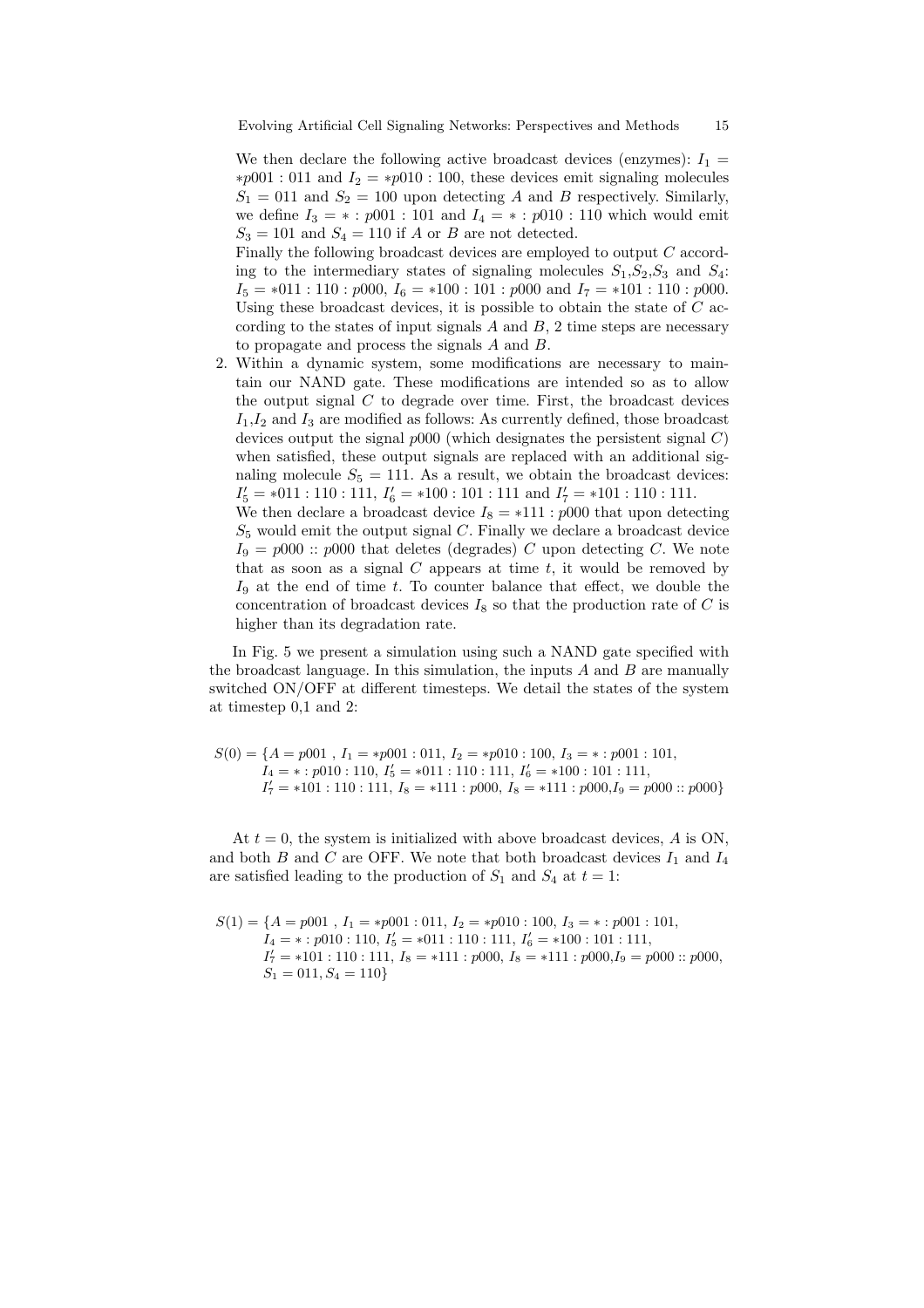At  $t = 1$ ,  $I'_5$  is activated due to the presence of  $S_1$  and  $S_4$ .  $I'_5$  is a type 4 broadcast device that is able to output  $S_5$  signal during same timestep. As a result, both  $I_8$  broadcast devices are now activated and produce two instances of C molecule at  $t = 2$ . As  $S_1, S_4$  and  $S_5$  are not persistent, these signals are removed at the end of  $t = 1$ . However, as A is still ON and B is OFF,  $S_1$  and  $S_4$  are again produced at  $t = 2$ .

$$
\begin{aligned} S(2)=\{A=p001\ ,\ I_1=*p001:011,\ I_2=*p010:100,\ I_3=*:p001:101,\\ I_4=*:p010:110,\ I_5'=*011:110:111,\ I_6'=*100:101:111,\\ I_7'=*101:110:111,\ I_8=*111:p000,\ I_8=*111:p000,I_9=p000::p000,\\ C=p0000,\ S_1=011,\ S_4=110\} \end{aligned}
$$

At the beginning of  $t = 2$ , two instances of C are contained in the system. However the  $I_9$  broadcast device is now satisfied by instances of the  $C$  molecule resulting in the removal of one instance of C.



Fig. 5. NAND gate specified with our implementation of the broadcast language, details can be found in [7]. The output signal  $C$  state is initialized as OFF  $(0)$ , at timestep 10,20,30 and 40, inputs  $A/B$  are manually switched ON/OFF (1/0), We note that the propagation time needed to process the switching of inputs A or B differs according to the nature of the switching involved and present states of  $A, B$ and C.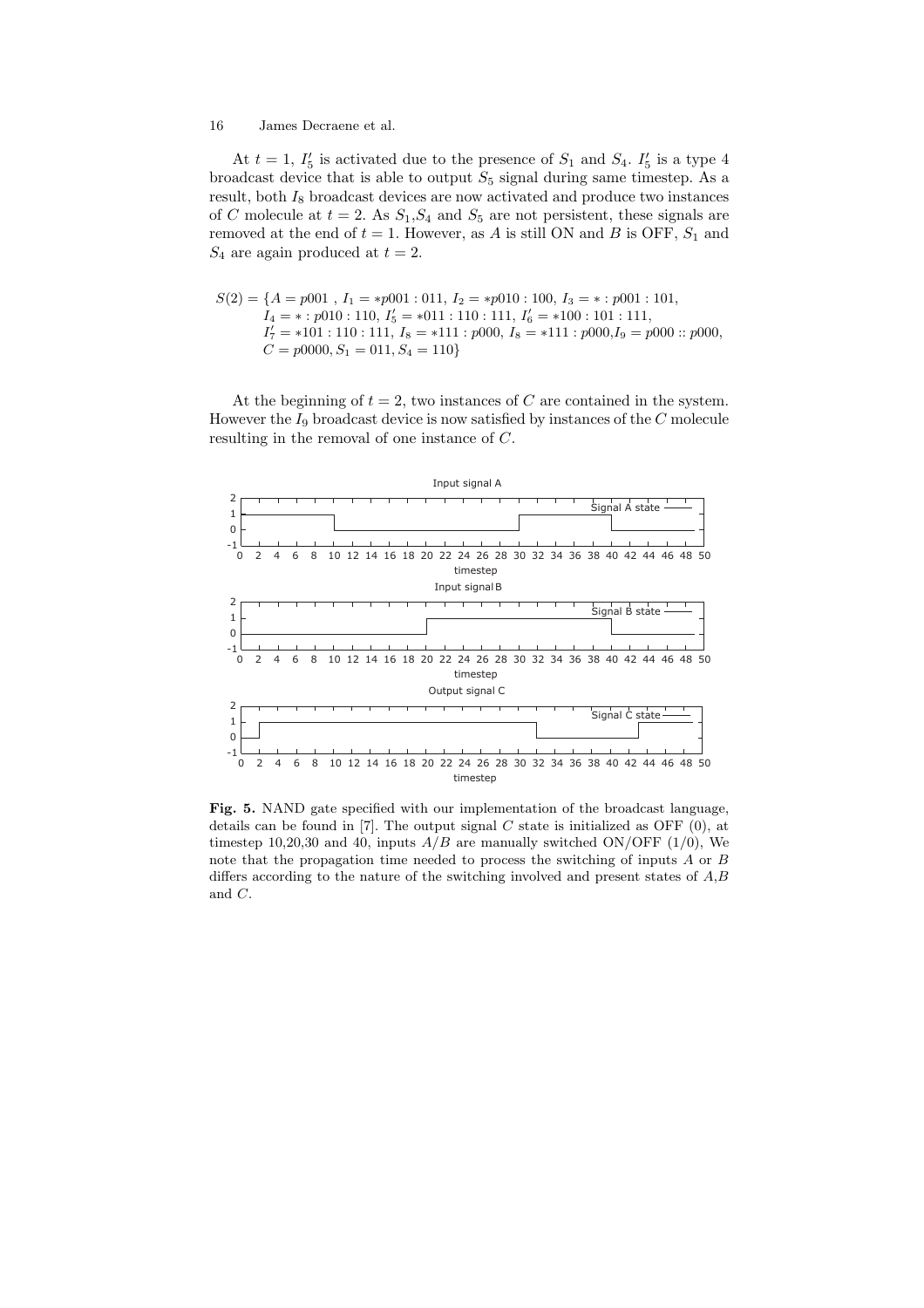#### 3.4 Fusing MCS and the Broadcast Language

In [8], it was demonstrated that the Broadcast Language can model Genetic Regulatory Networks (GRNs). This was due to the ability of the Broadcast Language to mirror Boolean networks which illustrates the wide ranging processing power that Broadcast Systems are capable of. Nevertheless, it was also highlighted that the Broadcast Language is limited regarding the representation and simulation of CSNs. To address this issue, we propose to combine the MCS concept with the Broadcast Language in a new system termed "MCS.b". The MCS.b complements the broadcast language (syntax and semantics) and extends it by including the following refinements:

- Instead of processing all broadcast devices sequentially and deterministically during a time step, the MCS.b processes as follows: at each time step  $t$ , we pick n pairs of broadcast devices at random. For each pair of devices, one of the broadcast devices is designated (at random) as the catalyst device and the second one as the substrate device. If the conditional statement of the catalyst device is satisfied by the signal of the substrate device, then the action statement of the catalyst device is executed upon the substrate device.
- $n$  is a constant and designates the number of pairs of broadcast devices that will interact during a timestep. It is also plausible to consider  $n$  as the temperature in real chemistry. Temperature has an important role in chemical reactions, indeed molecules at higher temperature have a greater probability to collide with one another. In the broadcast language "universe", in order to increase the "temperature", one may increment the integer number n.
- In the broadcast language specification given by Holland, additional rules were required to resolve some ambiguities raised by the interpretation of broadcast devices. To facilitate this, the MCS.b simplifies the interpretation of broadcast units by preserving broadcast units of type 1 only.
- Similarly the notion of non-persistent devices is removed: by default all devices are considered as persistent molecules.
- As type 3 broadcast units and non-persistent devices no longer exist in this proposal, no molecule can be deleted from the population. However the deletion of molecules is needed to obtain evolutionary pressure. Our suggestion is as follows: each time two molecules react together, we pick a molecule at random and delete it from the population.

By combining the strength of both the MCS and Broadcast Language, we expect the MCS.b to be capable of modeling, simulating and evolving ACSNs in a more fateful manner. At present, we have conducted a number of preliminary experiments examining the spontaneous emergence of collective autocatalytic sets among others. This was expected to be trivial as this phenomenon was already demonstrated with other Artificial Chemistry Systems (such as Tierra, Alchemy, etc.). Initial results suggest that the MCS.b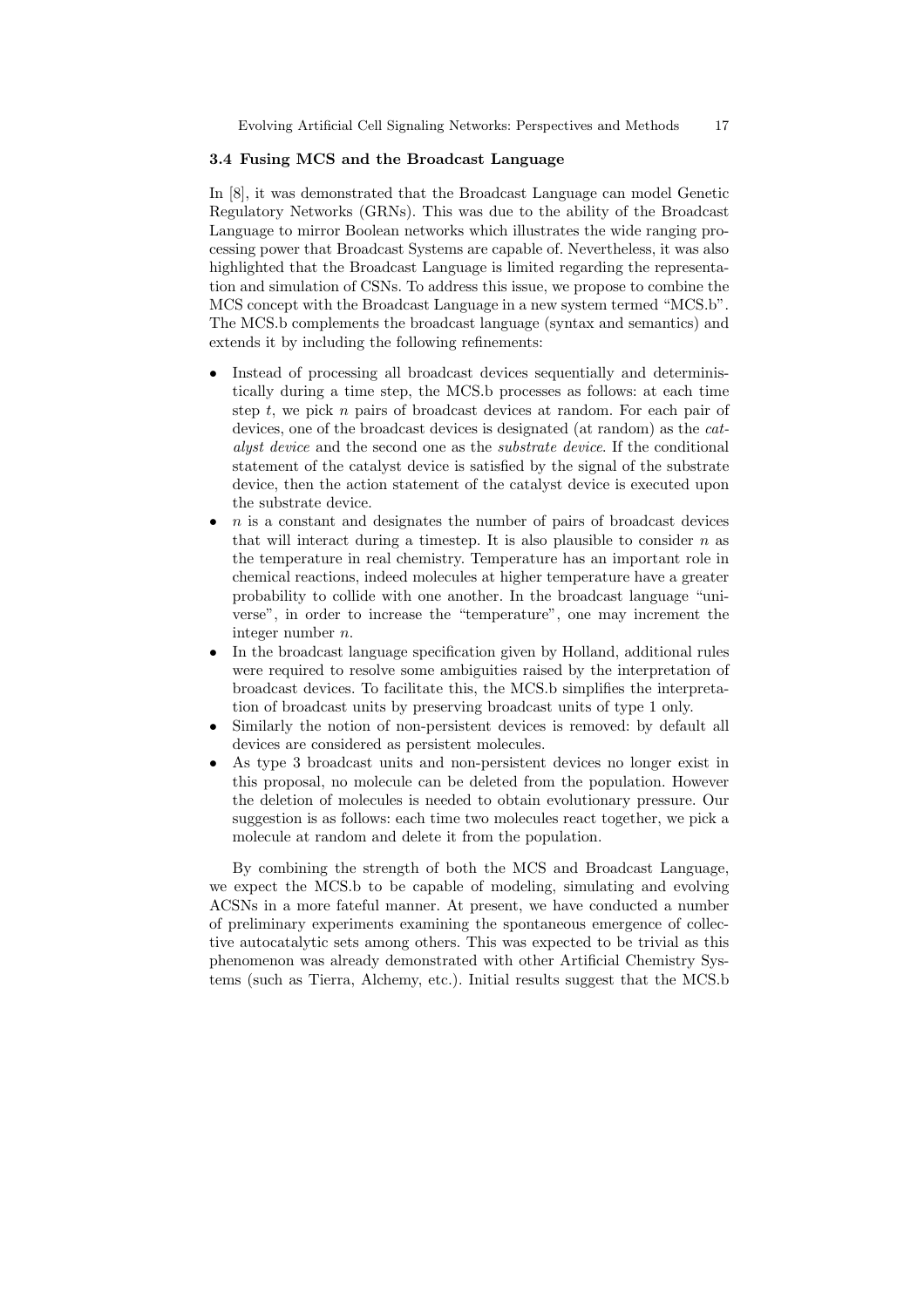performs as expected, however before these results can be presented to the research community, validation against empirical biological data is required.

# 4 Future work

In keeping with the four presented ACSN characteristic properties, we will focus on the following areas:

#### 4.1 Computation

As part of the ESIGNET project, we will investigate the computational power of the MCS.b. This will include an examination of the MCS.b for Turing Completeness. As one of our project goals is to evolve ACSNs for computational purposes, incorporating completeness may be regarded as a crucial issue.

#### 4.2 Evolution

An ACSN implies several cell signaling pathways interacting with each other. In order to evolve such a system of signaling networks controlling each other, it will be necessary to evaluate different Evolutionary Computational (EC) techniques. Because from biology it is natural to have a hierarchical system it may prove beneficial to investigate multi-level EC systems e.g. Hierarchical Genetic Algorithms [10].

#### 4.3 Crosstalk

To obtain a better understanding of the crosstalk phenomenon and more specifically about the positive and negative effects of crosstalk. We will would like to see if it is possible to specify a network topology that allows optimal control of crosstalk effects.

A small world topology [22] may be of interest, as we may observe an analogy between CSNs and small world networks. This class of network, and more specifically scale-free networks are characterized by possessing nodes acting as "highly connected hubs". Although most nodes in these networks are of low degree. For example, a highly connected node could be referring to an ATP molecule that shares the same high degree of connectivity in real biochemical networks.

#### 4.4 Robustness

We will investigate the ability of ACSNs to create and sustain specific internal conditions such as homeostasis. We would like to exhibit such robust behavior in simulated ACSNs, and how through evolutionary changes, robustness can be refined. Another consequent issue is to quantify the robustness of such systems to external shocks and changes of conditions.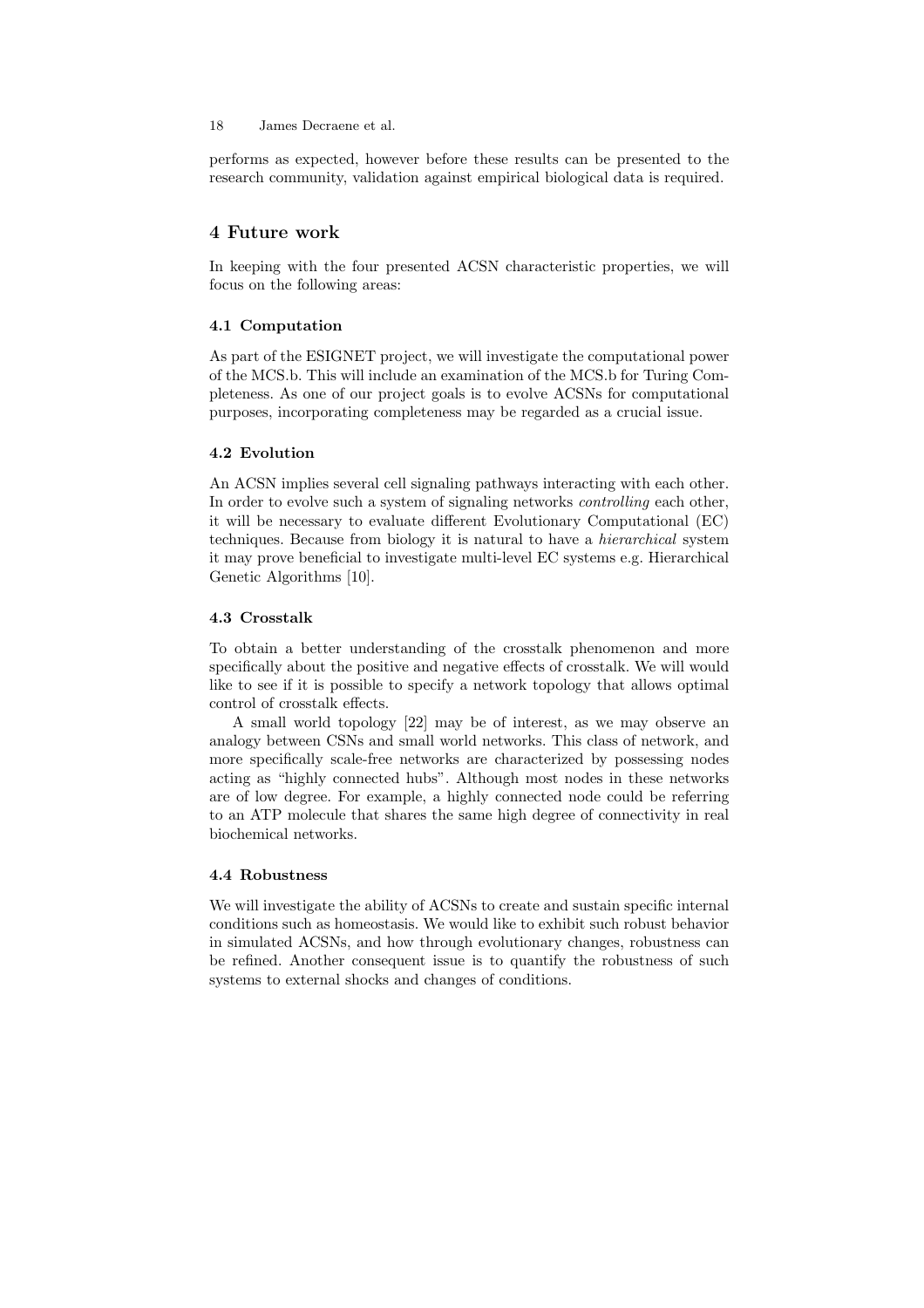## 5 Conclusion

In this paper we introduced an abstraction of Cell Signaling Networks focusing on four characteristic properties distinguished as follows: Computation, Evolution, Crosstalk and Robustness. We indicated how these attributes can be highly desirable properties for potential applications in the control systems, computation and signal processing field. Following this we described a novel class of Artificial Chemistry named Molecular Classifier Systems (MCS) which was inspired by Hollands Learning Classifier System (LCS). To simulate and evolve ACNS, we proposed an instance of the MCS called the MCS.b that extends the precursor of the LCS: the broadcast language. We completed the paper by examining further work that is required to conclusively validate our approach.

# Acknowledgement

This work was funded by ESIGNET (Evolving Cell Signaling Networks in Silico), an European Integrated Project in the EU FP6 NEST Initiative (contract no. 12789).

# References

- 1. U. Alon, M. G. Surette, N. Barkai, and S. Leibler. Robustness in bacterial chemotaxis. Nature, 397(6715):168–171, January 1999.
- 2. A. M. Arias and P. Hayward. Filtering transcriptional noise during development: concepts and mechanisms. Nature Reviews Genetics, 7(1):34–44.
- 3. N. Barkai and S. Leibler. Robustness in simple biochemical networks. Nature, 387(6636):913–917, June 1997.
- 4. D Bray. Protein molecules as computational elements in living cells. Nature, 376(6538):307–312, Jul 1995.
- 5. L. Bull and T. Kovacs. Foundations of Learning Classifier Systems: An Introduction. Foundations of Learning Classifier Systems, 2005.
- 6. A. Deckard and H. M. Sauro. Preliminary studies on the in silico evolution of biochemical networks. Chembiochem, 5(10):1423–1431, October 2004.
- 7. J. Decraene. The Holland Broadcast Language. Technical Report ALL-06- 01, Artificial Life Lab, RINCE, School of Electronic Engineering, Dublin City University, 2006.
- 8. J. Decraene, G. G. Mitchell, B. McMullin, and C. Kelly. The holland broadcast language and the modeling of biochemical networks. In Marc Ebner, Michael O'Neill, Anikó Ekárt, Leonardo Vanneschi, and Anna Isabel Esparcia-Alcázar, editors, Proceedings of the 10th European Conference on Genetic Programming, volume 4445 of Lecture Notes in Computer Science, Valencia, Spain, 11 - 13 April 2007. Springer.
- 9. P. Dittrich. Chemical computing. In Jean-Pierre Banâtre, Pascal Fradet, Jean-Louis Giavitto, and Olivier Michel, editors, UPP, volume 3566 of Lecture Notes in Computer Science, pages 19–32. Springer, 2004.